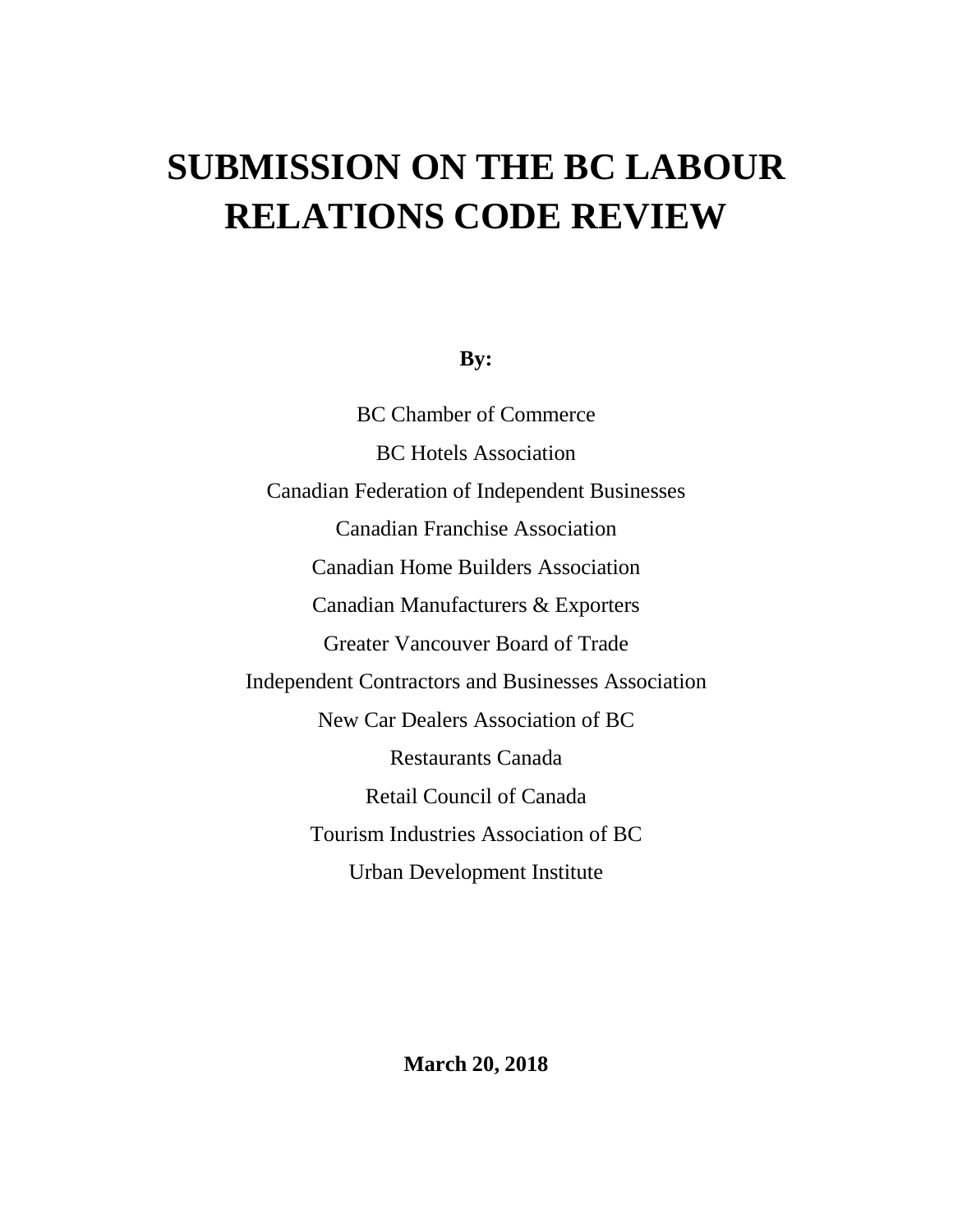$\sim$ 

BC Chamber of Commerce

 $\overline{\phantom{a}}$  , and the set of the set of the set of the set of the set of the set of the set of the set of the set of the set of the set of the set of the set of the set of the set of the set of the set of the set of the s

Val Litwin President & CEO

James Chase President & CEO BC Hotels Association

∠∕ **BC Chamber of Commerce** Know what's on BC's mind



HOTEL ASSOCIATION



Canadian Franchise

Association »

Richard Truscott Vice President, BC & AB Canadian Federation of Independent Businesses

 $\overline{\phantom{a}}$  ,  $\overline{\phantom{a}}$  ,  $\overline{\phantom{a}}$  ,  $\overline{\phantom{a}}$  ,  $\overline{\phantom{a}}$  ,  $\overline{\phantom{a}}$  ,  $\overline{\phantom{a}}$  ,  $\overline{\phantom{a}}$  ,  $\overline{\phantom{a}}$  ,  $\overline{\phantom{a}}$  ,  $\overline{\phantom{a}}$  ,  $\overline{\phantom{a}}$  ,  $\overline{\phantom{a}}$  ,  $\overline{\phantom{a}}$  ,  $\overline{\phantom{a}}$  ,  $\overline{\phantom{a}}$ 

 $\overline{\phantom{a}}$ 

Lorraine McLaughlin President & CEO Canadian Franchise Association

 $\sim$   $\sim$   $\sim$ 

Neil Moody

CANADIAN<br>HOME BUILDERS' ASSOCIATION **BRITISH COLUMBIA** 

**CEO** Canadian Home Builders Association

 $A$  R Wyer Wall

Andrew Wynn Williams Divisional VP, BC Canadian Manufacturers & Exporters



 $\overline{\phantom{a}}$ 

Iain Black President & CEO Greater Vancouver Board of Trade

 $\frac{1}{2}$  ,  $\frac{1}{2}$  ,  $\frac{1}{2}$  ,  $\frac{1}{2}$  ,  $\frac{1}{2}$  ,  $\frac{1}{2}$  ,  $\frac{1}{2}$  ,  $\frac{1}{2}$  ,  $\frac{1}{2}$  ,  $\frac{1}{2}$  ,  $\frac{1}{2}$  ,  $\frac{1}{2}$  ,  $\frac{1}{2}$  ,  $\frac{1}{2}$  ,  $\frac{1}{2}$  ,  $\frac{1}{2}$  ,  $\frac{1}{2}$  ,  $\frac{1}{2}$  ,  $\frac{1$ 

Chris Gardner President Independent Contractors and Businesses Association



Blair Qualey President & CEO New Car Dealers Association

 $\vee$ 

Mark von Schellwitz Vice President Western Canada Restaurants Canada

 $\cdot$  ,  $\cdot$  ,  $\cdot$  ,  $\cdot$  ,  $\cdot$  ,  $\cdot$  ,  $\cdot$  ,  $\cdot$  ,  $\cdot$  ,  $\cdot$  ,  $\cdot$  ,  $\cdot$  ,  $\cdot$  ,  $\cdot$  ,  $\cdot$  ,  $\cdot$  ,  $\cdot$  ,  $\cdot$  ,  $\cdot$  ,  $\cdot$  ,  $\cdot$  ,  $\cdot$  ,  $\cdot$  ,  $\cdot$  ,  $\cdot$  ,  $\cdot$  ,  $\cdot$  ,  $\cdot$  ,  $\cdot$  ,  $\cdot$  ,  $\cdot$  ,  $\cdot$ 

voice of retai **Retail Council of Canada** 

**Restaurants** 

Canada

The voice of foodservice | La voix des service

Greg Wilson Director, Government Relations, BC Retail Council of Canada

 $\overline{\phantom{a}}$ 

Jim Humphrey Chair Tourism Industries Association of BC

 $\overline{\phantom{a}}$ 



**TOURISM**<br>INDUSTRY

Anne McMullin President & CEO Urban Development Institute





2

'I'HII.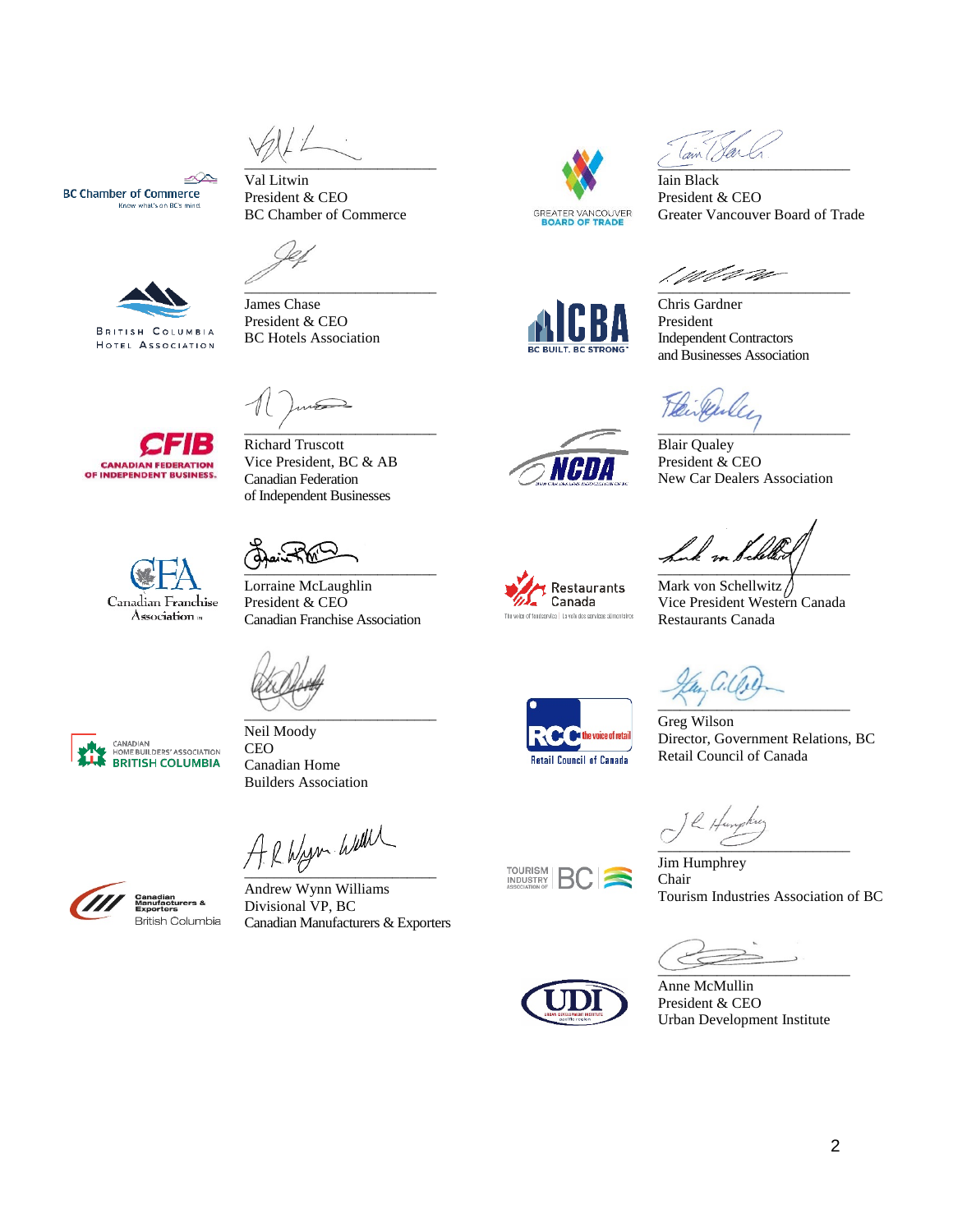# **SUBMISSION ON THE LABOUR RELATIONS CODE REVIEW**

# **BACKGROUND AND CONTEXT**

We are pleased to make this joint-submission to the Labour Relations Code Review Panel (the "Panel").

Together, the organizations signing this submission account for a substantial proportion of the private sector economy in British Columbia. We have a shared interest in growing the BC economy for the benefit of our employees, their families and the communities in which we do business. The opportunities, investment and jobs that flow from our members' companies are the foundation for the prosperity and quality of life we all enjoy in British Columbia.

At the outset of our submission, we believe it is important that the Panel be mindful that the Code Review is not merely an academic exercise happening in isolation of the broader investment and job creation environment. Major changes to the Code will have an enormous impact on BC's reputation as a place where businesses can invest capital, create opportunities and develop talent. Further, changes in the Code will have an out-sized impact on small and medium-sized businesses in our province. These businesses are the real drivers of our economic activity and changes that inhibit their growth or make it more difficult for them to succeed will hurt our long-term prosperity.

Though BC's economy has of late performed well, there are "head-winds" forming. In 2017, BC experienced strong real GDP growth of about 3.4 percent, the government's recent budget forecast expects this to drop back considerably in 2018 to an estimated 2.3 percent. At the same time, the new provincial government has put in place a wide array of new tax increases which – taken together with substantial tax reductions in the United States and general uncertainty over NAFTA negotiation outcomes – gives credence to the view that tougher times are ahead for BC's small, open, trade-exposed economy. Against this backdrop, the Panel's operating assumption regarding the level of economic activity going forward should not be the *status quo*.

The Panel should also take note of the myriad of policy and program reviews the provincial government is currently undertaking and the implications this uncertainty has for business investment and growth. We caution against approaching the Code review in isolation from the many others government has underway.

In the next section, we note that BC has enjoyed a long period of labour relations stability with very few noteworthy work stoppages, an enviable record engineered in no small way through past consultative Code reviews in 1992-93 and 2002. Overall, as we state in our submission, the Code is working – and working well. We urge the Panel to maintain the general balance and fairness that underpins the current Code, especially against the backdrop of internal and external factors which point to more challenging times ahead.

# **THE REVIEW MANDATE**

The Review Panel's mandate, as expressed in the terms of reference, is directly relevant to the work of the signatories to this submission and their members in British Columbia. The core of the Panel's mandate is to ensure the workplaces of British Columbia support a "growing, sustainable economy with fair laws for workers and businesses." The mandate is placed within the context of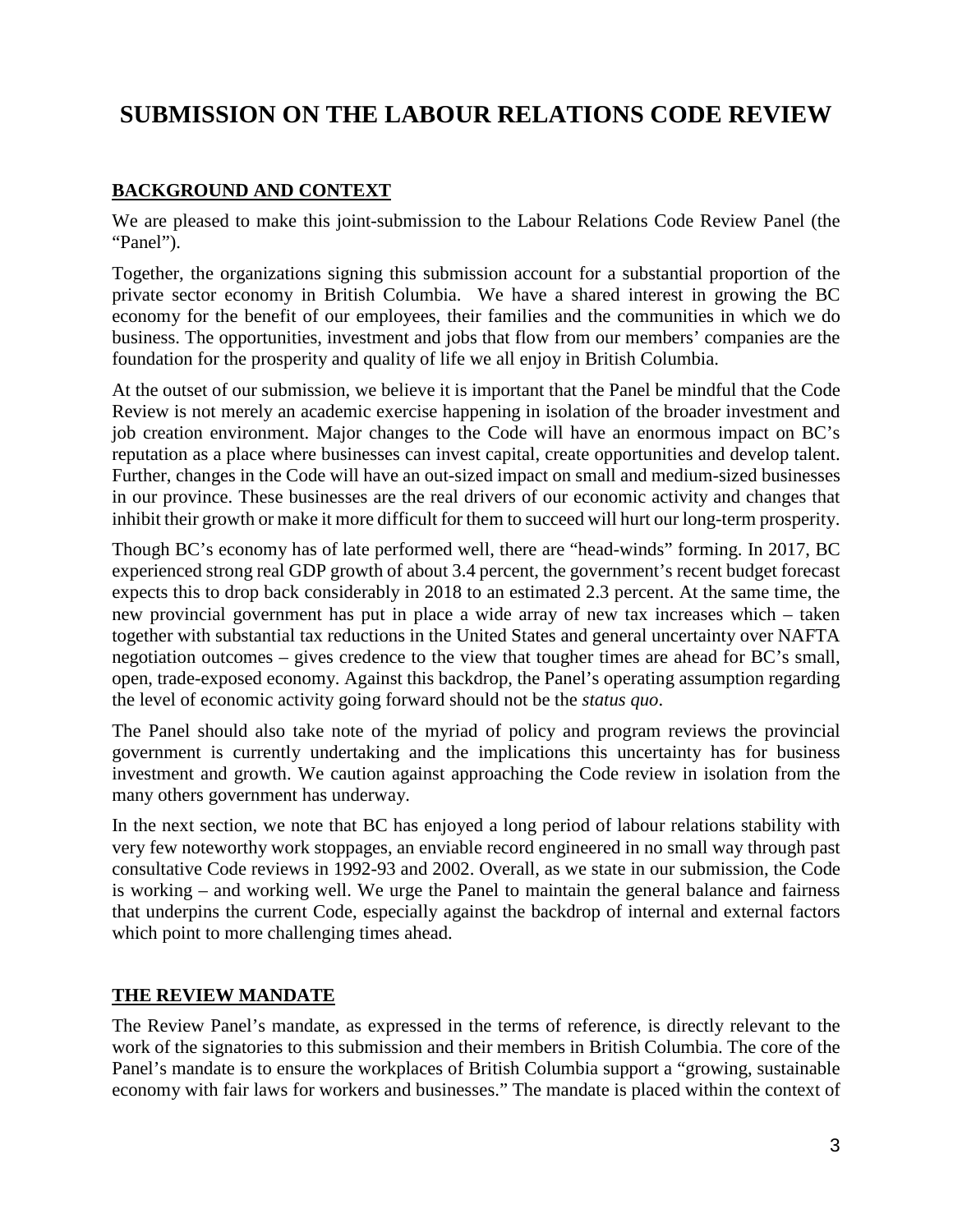the changing economy, workplaces, and workforce in British Columbia over the last several decades, a context which is uniquely instructive and relevant to the present review.

That context, going back over several decades of labour relations in British Columbia, starts with the failed attempt at labour relations reform in 1987 with Bill 19. Bill 19 produced the *Industrial Relations Act*, Industrial Relations Board, and labour's boycott of both. That attempt at reform failed because of its lack of consultation and of its one-sided nature (in that case, in favour of management). Interestingly, an attempt at labour law reform from the opposite side of the political spectrum a decade later in 1997 through Bill 44 failed for the very same reasons: lack of consultation and the reforms being one-sided in nature (in that case, in favour of labour).

Those attempts at reform stand in marked contrast to the consultative process in 1992 which led to the 1993 reforms of the Code. The nature of the 1992 review process and the terms of its mandate were notably similar to your own mandate. The 1992 review mandate was "to create fair laws which will promote harmony and a climate conducive to the encouragement of investment" in the province. The goal was to "ensure that the Province maintains and enhances its competitive position in the world market place." The Report<sup>[1](#page-3-0)</sup> that followed also noted the changing nature of the economy and its businesses and workplaces at that time. The Report summarized the context by noting "the economy of the Province has experienced the upswing of the 1970's, the downturn of the 1980's and the struggle to pull out of the global recession in the 1990's." The globalization of economic competition was noted, as well as the evolving structure of the economy and the demographics of its workforces.

In response, the Report, and the subsequent legislative reforms, introduced new concepts for our approach to labour relations. They included, for instance, a specific direction that the Board encourage the "resolving of workplace issues, adapting to changes in the economy, developing workforce skills and promoting workplace productivity" (section 2(1)(b)). These are very realworld concerns consideration of which is required to address the very real-world problems which were facing workplaces and workforces in the province.

Unfortunately, in the decade that followed, neither the Board nor the province itself came to grips with these problems or the Report's recommendations to address them. The result was that BC became a have-not province within Confederation. That was a significant fall from BC's earlier economic status. To be sure, labour relations and the Code was only one factor contributing to this situation, but it was a factor and thus part of the context which this Review Panel is now tasked to consider.

The response in 2002 produced something quite unique in British Columbia labour relations and politics. The legislative reform of the Code in 2002 supported and buttressed the 1992-3 reforms. To reinforce the importance of addressing the problems being faced in the province, the Code was amended to direct the Board to exercise its powers in a manner that "fosters the employment of workers in economically viable businesses" (section 2(b)). This was made an express duty of the Board in all matters before it.

It is remarkable that in the usually fractured, polarized world of BC labour relations and politics, essential, fundamental reform had, in effect, been agreed upon between the left (the NDP in 1992- 3) and the right (the Liberals in 2002). There remain disagreements over voting and speech rights, but the agreement on the need for reform overall in the Code was truly exceptional, positive, and encouraging.

<span id="page-3-0"></span> <sup>1</sup> John Baigent, Vince Ready, Tom Roper, *Recommendations for Labour Law Reform*, September 1992.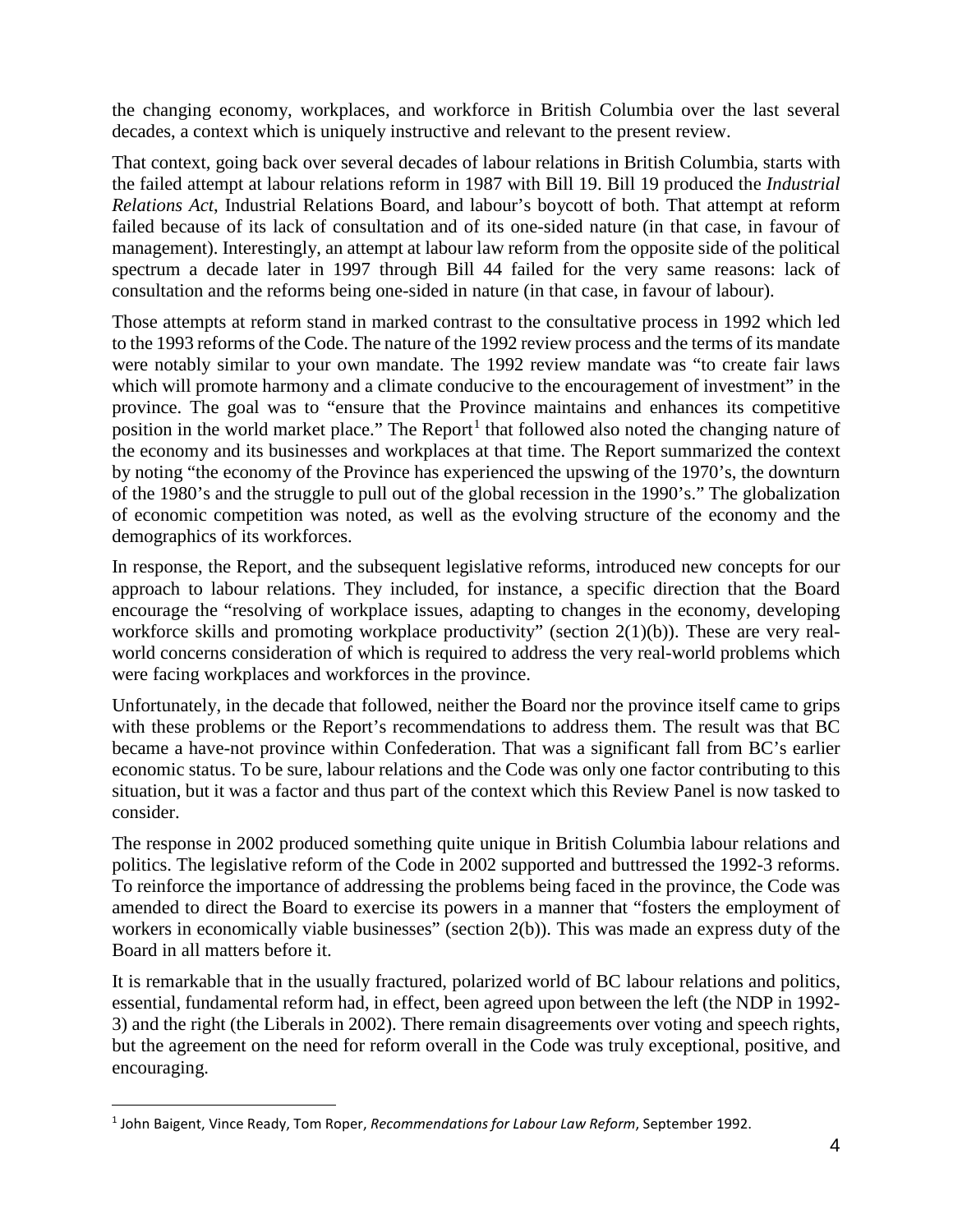In response, the Board took up the challenge of interpreting and applying the fundamental reforms to the Code which had been incorporated in 1992-3 and further buttressed by the 2002 amendments. That substantively-oriented exercise was completed in the several years following 2002 through policy decisions of the Board. Noteworthy for the current review process is that these policy decisions were rendered by three-person reconsideration panels which had a labourmanagement balance, most often including the Chair of this current Review Panel as a co-author and signatory to those decisions.

Following this substantive work, the Board focussed on bringing in procedural reform through the timelines regulation. Under that regulation, matters at the Board are to be resolved or decided within 180 days of the application or complaint. That reform, too, was the result of an extensive consultation process.

This is the unique context in which your review is to be undertaken. Over the past decades there has been fundamental substantive and procedural reform of the Code, which was the product of consultative processes and unprecedented support from both the left and right of British Columbia politics and labour relations.

In light of that exceptional context, we submit you should be respectful of those developments, the consultation which led to them, and the broadly-supported approaches within them.

In this context, BC has regained its proper place with a leading economy; British Columbians have jobs and opportunity, and our society has the means to support the health, education, and social and government services that we all need and want.

There is also a broad demographic component to this. Young workers are seeking more choice and flexibility about how and where they work. Is anyone speaking with them and asking them what they want? Policy changes must not be directed by views which may be out of sync with the realities of workplaces that are changing rapidly because of new technologies and young people who have decidedly different views of work. Any changes to the Code must look to the future, not the past; in consultation with those who will be most affected by those changes and what they really want; and mindful that whatever changes are made will signal to international and domestic investors whether British Columbia is open to capital investment, entrepreneurial effort, and the development of new talent.

The current Code has for the most part worked. British Columbia has a high wage economy with jobs and opportunity. We have not had a major private sector work stoppage in over two decades. In that time, major labour relations conflicts have generally been between government and public sector unions. The Code and the Board have operated outside of that environment. Aside from government-public sector labour disputes, British Columbia has experienced relative labour peace, with a decline in adversarial labour relations, which is consistent with the positive public policy reforms enacted in the 1992-93 and 2002.

# **THE CODE**

Against this backdrop, we recommend that the vast majority of the provisions in the Code should be sustained. We offer the following comments on specific provisions of the Code.

*Sections 1 and 139(a) – determining who is the employer* – Defining who is the employer has proved problematic, particularly in respect to project labour agreements. BC Hydro and the BC government have both attempted to contractually designate who is the employer of the employees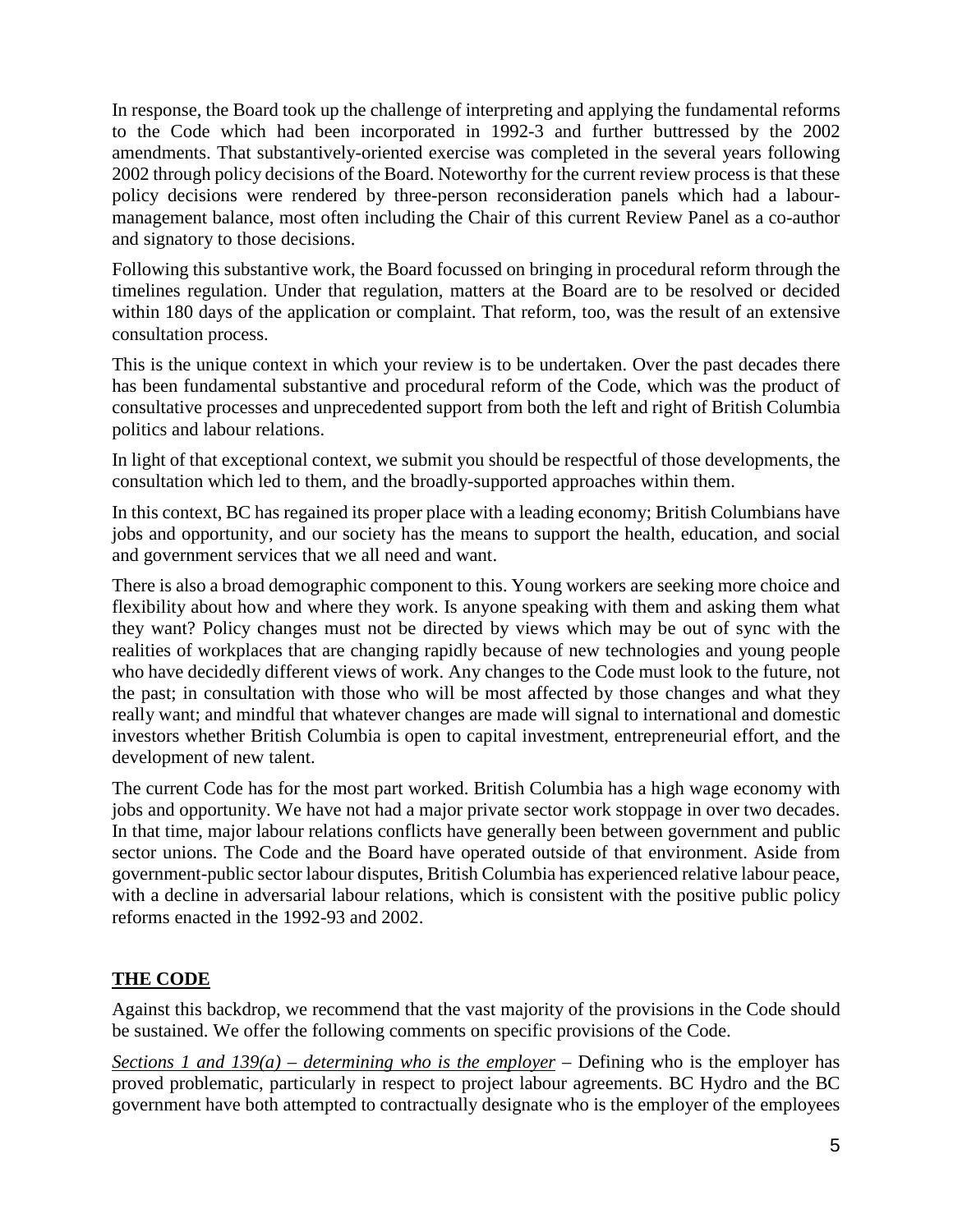on large projects in order to dictate the union choice of these employees. This is quite contrary to the Code, as later Board decisions have noted. An employee's choice to be represented, or not, by a union, or by which union, is the employee's right – not an owner's or the general contractor's right, and certainly not the government's right. Former Labour Board Chair Paul Weiler explained that employee choice is the "fundamental premise" of the Code. Indeed, this is strengthened by recent freedom of association cases under the Charter of Rights and Freedoms (the "Charter"). If an owner, general contractor, or government wishes to achieve certain socially-desirable hiring goals on a project – for instance, enhancing the representation of women, members of Indigenous communities, or apprentices in the workforce –that can be accomplished legitimately through the commercial contracts for the project. It cannot be achieved by violating the employees' right of choice under the Code. The Review Panel should clarify this and put an end to governments dictating employee choice on large construction projects through project labour agreements. If this approach is used again, the result will likely be protracted litigation before the Board and the courts over the fundamental right of choice of an employee under both the Code and the Charter. That would be destabilizing and would bring the Code and the administration of the Code into disrepute.

The employees' right of freedom of association under section 2(d) of the Charter strongly supports this view. The Supreme Court of Canada has held that the Charter protections in 2(d) must be consistent with Canada's international obligations, [2](#page-5-0) in particular the International Labour Organization (ILO) Convention (No.  $87<sup>3</sup>$  $87<sup>3</sup>$  $87<sup>3</sup>$  to which Canada is a party (ratified March 23, 1972). The ILO's Committee on Freedom of Association (CFA) interprets Convention No. 87 as requiring that in labour relations systems which give a representational organization exclusive bargaining rights, the union must "be chosen by a majority vote of the employees in the unit concerned."[4](#page-5-2) This requirement to objectively verify the employees' wishes through an election is described by the CFA as "an essential safeguard" in the process of certifying a union as the exclusive bargaining agent of the employees.<sup>[5](#page-5-3)</sup> Thus, freedom of association under the Charter includes the right of employees to express their wishes on exclusive representation by a bargaining agent through a vote. The use of project labour agreements to effectively remove employees' right to choose their exclusive bargaining agent is not only clearly contrary to the Charter but also to the fundamental premise of employee choice in the Code.

Another manner in which the rights of autonomy and self-determination can be undermined is through legislated sectoral bargaining schemes. These schemes violate the Code principle that employees and the parties be given a direct voice in the terms and conditions which will govern employment. Only in this way will they be able to ensure their employment relations and collective agreements reflect the needs and circumstances of their individual businesses. This is currently reflected in the 1992-3 ("cooperative participation") and 2002 (fostering "the employment of workers in economically viable businesses") reforms in the Code. These directions should not be undermined.

<span id="page-5-0"></span> <sup>2</sup> *Health Services and Support-Facilities Subsector Bargaining Association v. British Columbia*, 2007 SCC 27, paras. 71 & 76; and *Saskatchewan Federation of Labour v. Saskatchewan*, 2015 SCC 4, para. 67.

<span id="page-5-1"></span><sup>&</sup>lt;sup>3</sup> International Labour Organization's (ILO's) Convention (No. 87) Concerning Freedom of Association and Protection of the Right to Organize, (1948) 68 U.N.T.S. 17.

<span id="page-5-2"></span><sup>4</sup> *Freedom of Association: Digest of Decisions and Principles of the Freedom of Association Committee of the Governing Body of the ILO* (5th rev. ed. 2006) (the "Digest") para. 969. This requirement was applied by the CFA in the Delta Airlines decision of the CFA: ILO Committee on Freedom of Association, Complaint against the United States, Case No 2683, Report No. 357, June 2010.

<span id="page-5-3"></span> $<sup>5</sup>$  Ibid., para 969.</sup>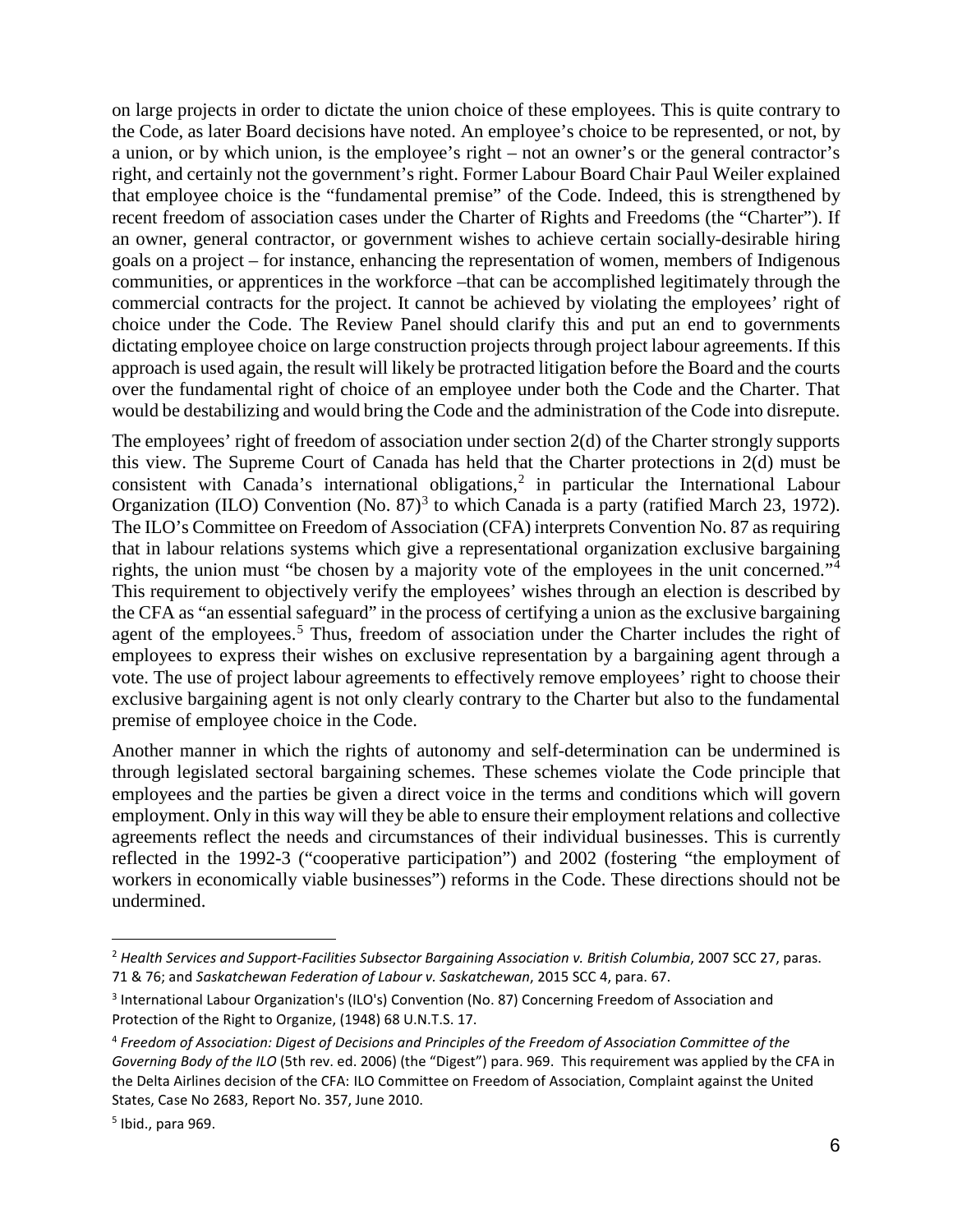This is particularly imperative for small and medium-sized businesses. They are the engine of economic growth and job creation in our economy. It is imperative that they should not be over regulated. Their success is needed to provide opportunities for people to support their families and build their communities.

Legislated sectoral bargaining removes the ability of employees and their employers to directly address the individual needs and circumstances of their businesses. It thereby inhibits their ability to succeed. It does so by ignoring and negating the key insights in the 1992-93 and 2002 reforms. Legislated sectoral bargaining would be a step back in time, not forward. It is noteworthy that the previous attempt at forced sectoral bargaining in Part 4.1 of the Code was a failure and the sectoralism which remains in the CLR-Building Trades situation is still replete with difficulties and declining market share despite multiple efforts to rescue it.

The parties themselves are the best monitors of their relations. If they feel their best chance for success is some form of sectoral arrangement, they can voluntarily agree to and arrange that. The reality is that, particularly in the private sector, they do not.

Further, if it is felt that certain publicly-funded services have problematic labour relations, the answer is not a one-size-fits-all amendment to the Code affecting all parties, including the critically-important private sector. Instead, the proper response would be for government to identify those specific problematic situations and address them through the mandate and funding of the applicable commercial contracts. That would surgically, as well as transparently, address the issues without causing harm beyond the specific circumstances.

Accordingly, improper attempts to dictate employee choice or the parties' labour relations through either project labour agreements or legislated sectoral bargaining should be rejected.

It is important to note that labour relations has evolved in important ways – workers want more flexibility and more choice and employers are structuring their businesses to be more flexible and to be able to respond more rapidly to changes in technology that are driving changes in customer needs and desires.

*Sections 6, 8, and 9 – speech rights* – The Legislature has twice directed the Board that there are to be meaningful speech rights in the Code, including for employers. The first time was in the 1993 provisions of the Code, based on the statutory language recommended in the 1992 Report. When the Board did not give effect to this statutory language in its *Cardinal/Klassen[6](#page-6-0)* decision, the Legislature responded in 2002 by amending the statutory language to make it clearer. Thus, the Legislature has made this direction to the Board from both sides of the political spectrum, and as a result the Board gave effect to the Legislature's direction in its *Convergys[7](#page-6-1)* decision.

But even so, speech rights in both the Code and Board's decisions have always been subject to the restriction that the speech not be intimidating or coercive. The Board has properly given effect to this, too (*RMH[8](#page-6-2)* ).

Speech rights are not just a Code right; they are a Charter right and freedom of expression is one of the most significant among Charter rights. The right also includes, as noted by the Board in

<span id="page-6-0"></span> <sup>6</sup> *Cardinal Transportation BC Inc*. BCLRB No B344/96 (Reconsideration of BCLRB Nos. B463/94 and B232/95).

<span id="page-6-1"></span><sup>7</sup> *Convergys Customer Management Canada Inc*, BCLRB No. B62/2003 (Leave for Reconsideration No. BCLRB B111/2003).

<span id="page-6-2"></span><sup>8</sup> *RMH Teleservices International Inc*., BCLRB No. B188/2005 (Leave for Reconsideration of BCLRB No. B345/2003).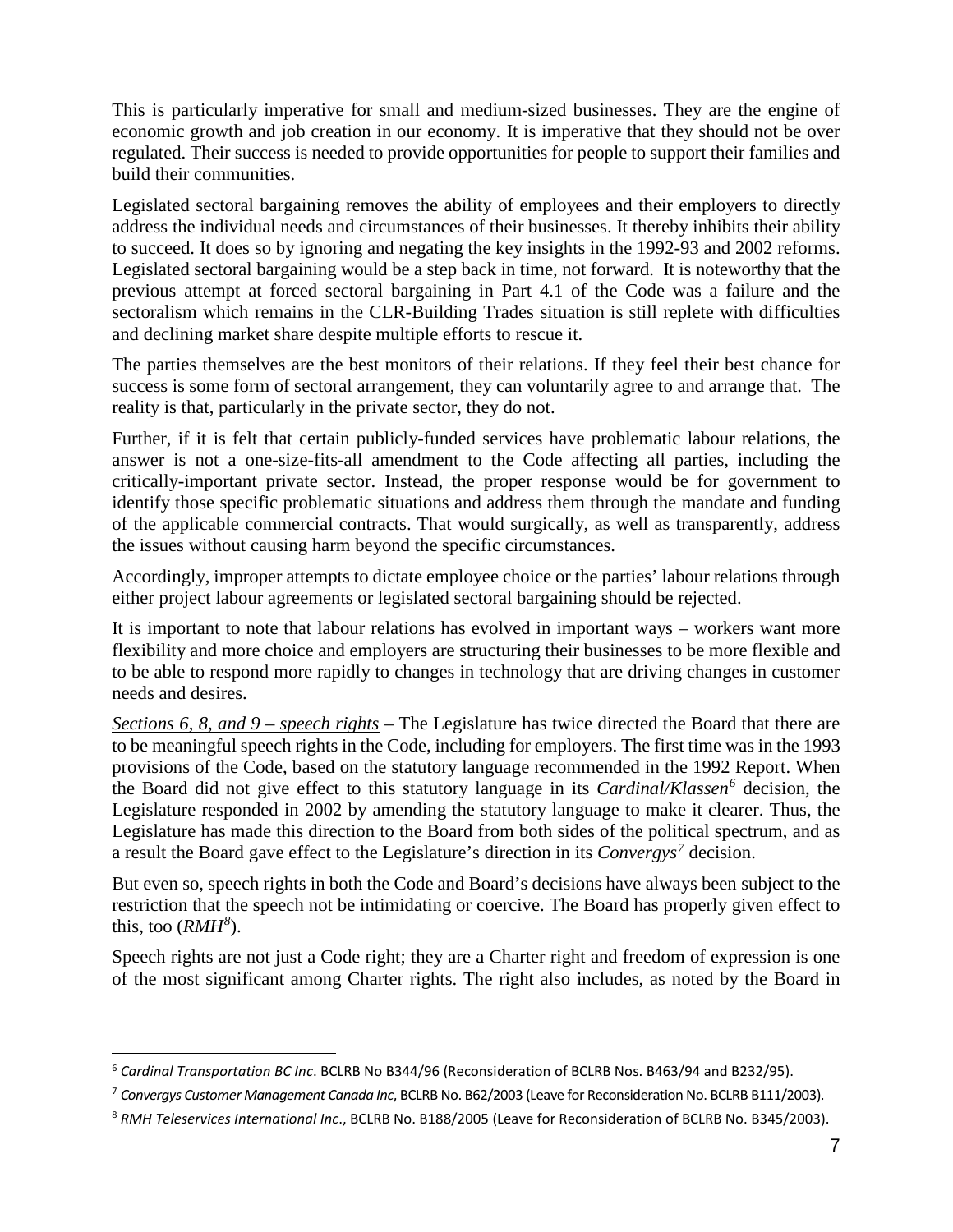*Simpe* $Q^9$  $Q^9$ , the right of a listener to hear the message; not forced listening, but the right to hear the speech in order to make an informed decision.

The statutory language and the Board's decisions under it are consistent with the Charter, its values, and fundamental precepts in our democratic society. Those precepts include the right of expression, the right to hear expression and the freedom from forced listening, intimidation or coercion. The Code's provisions and the Board's interpretation of them are consistent with this and the Code's provisions should not be altered.

*Section 14(4)(f) – remedial certification* – Though you will undoubtedly hear from some stakeholders that they are unhappy with the Code's and the Board's approach to remedial certification, it must be remembered that such unhappiness is longstanding and goes back decades. The Code's and the Board's approach to remedial certification is equally longstanding. This is because remedial certification is an extreme measure and it has properly been reserved for extreme circumstances in both the legislation and the Board's decisions. It would not be appropriate to amend this longstanding approach that has been accepted by so many leading labour relations practitioners.

*Section 24(1) - the right to a certification vote* – As noted above, the right of employee choice is the fundamental premise of the Code and is guaranteed by the right of freedom of association in the Charter. It is also consistent with the fundamental belief in our society in secret ballot votes. That is how we govern ourselves in such important matters as whom we elect to government and whether we wish to be represented by a union or not. Any recommendation to remove the right to a certification vote would be contrary to this fundamental principle in the Code and the constitutional guarantees in the Charter.

Secret ballot votes are also helpful, and often necessary, from a practical labour relations perspective. As experienced leaders and representatives on all sides of the labour relations community will acknowledge, a secret ballot vote in a certification application often clears the air as to whether the employees truly want to be represented by the union or not. This process serves to legitimize the results for all parties and fosters confidence in the labour relations system. If the employees choose in favour of the union in a Board or government-supervised secret ballot vote, that process can remove the employer's doubts about the employees' true wishes and eliminate any suspicion that the employees were coerced or pressured into that choice. It also, importantly, allows all parties (employer, employees, and union) to accept the results. This is especially important in a small business context where there is a close relationship between the employer and the employees.

Once the air is cleared with a supervised secret ballot vote, labour relations can then properly move on to the next step, which is the negotiation of a collective agreement. Without this degree of transparency, that crucial next step can remain clouded and even spoiled by suspicions and mistrust.

*Employee Lists* – The overriding interest at issue in considering employee lists is the employees' privacy rights. The longstanding approach of the Board respects the employees' privacy rights by ordering an employee list be disclosed only when absolutely necessary for the determination of an issue under the Code, typically when determining the threshold in a certification application. We submit that this is the appropriate approach and it should not be altered.

<span id="page-7-0"></span> <sup>9</sup> *SimpeQ Care Inc*., BCLRB 161/2007 (Leave for Reconsideration BCLRB No. B171/2006).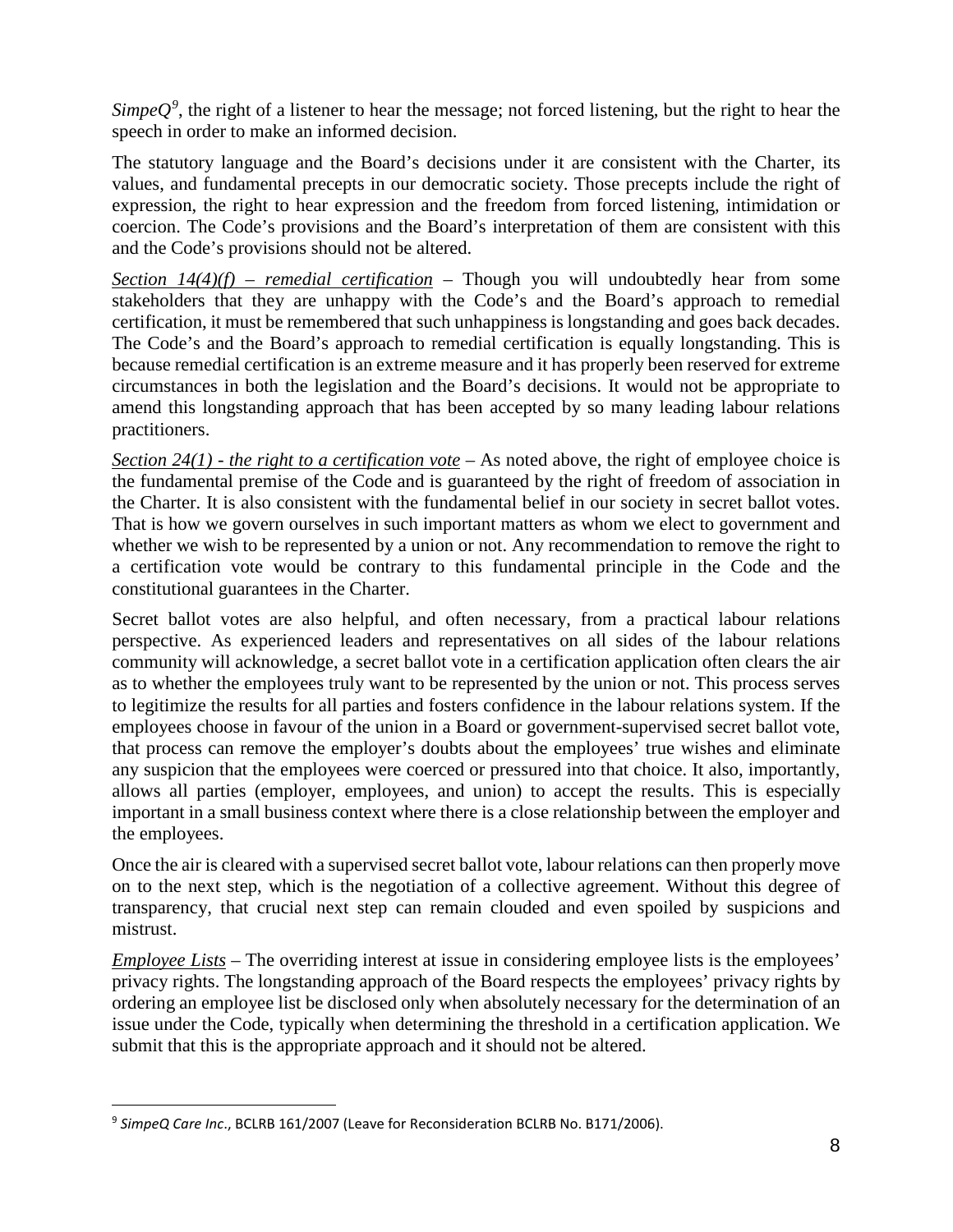The Board has stated that a "critical concern" when considering the rights and obligations of the parties in the Code "is respect for the employees."<sup>[10](#page-8-0)</sup> That respect is reflected in the section  $2(a)$ amendment to the Code which specifically requires the Board to recognize "the rights and obligations of employees," as well as those of unions and employers. This led to common-sense determinations protecting the rights of the employees in both *RMH[11](#page-8-1)* and *SimpeQ*. In *SimpeQ* the Board explained that any analysis in this area should start by considering the impact on the employees and their rights.<sup>[12](#page-8-2)</sup> We say this should apply to the question of employee lists as well. The privacy rights of the employees should continue to be respected.

We add that placing the institutional interests of unions over the privacy rights of employees would be inconsistent with the current values and concerns in our society. As a society, we have a growing concern over infringement upon individual privacy and have taken extensive steps to protect that privacy. Ordering broader access to employee lists would be directly contrary to that societal goal. To do so would blatantly and improperly favour the institutional interests of one group under the Code, the unions, over the individual privacy rights of another group under the Code, the employees.

*Sections 24(2) and 33(2) – ten days for a vote* – An essential part of the employee's right of choice, including in the context of a vote, is to have the proper time to "make inquiries and assess the views" being put forward.<sup>[13](#page-8-3)</sup> Any contemplated abridgment of the 10-day provision in the Code must take into account all the parties' (including the employer's) right of speech, the employees' right to hear, and, concomitantly, the employees' right to have the proper time and opportunity to "make inquiries and assess the views" being put forward.

An individual's choice as to whether or not to be represented by a union is an important one. It affects many matters, including whether the individual can represent themselves, make decisions and speak on their own behalf in employment matters affecting them. Most employees have busy lives, typically with family responsibilities in addition to work obligations. On both counts, they should be afforded the proper time and opportunity to review, research, consider, and discuss with others what is before them. In our view, the 10-day period in the Code is the shortest period of time which should be allotted for this purpose.

*Sections 35, 38 and 139(a) – successorship, common employer and true employer* – For the reasons we have expressed above in relation to legislating a sectoral bargaining scheme, we also submit that any attempt to force sectoralism through the distortion of the successorship, common employer and true employer doctrines should be resisted by this Review Panel.

*Section 55 – mediation/arbitration of first collective agreements* – This provision and its application by the Board has been viewed as a model approach by other jurisdictions. This first collective agreement provision is part of the fairness and balance which emerged from the 1992- 93 process. Any suggestion that the provision and its interpretation should be adjusted to the advantage of unions would undermine the fairness and balance in this provision and the acceptability of it. In our view, that should be resolutely resisted by this Panel. Consistent with our belief that employers and employees should have the right to determine their own employment terms, we submit that any changes contemplated to this section should only be in the direction of the autonomy of the parties.

<span id="page-8-0"></span> <sup>10</sup> *SimpeQ Care Inc*., *supra*, para. 86.

<span id="page-8-1"></span><sup>11</sup> *RMH*, *supra*, paras. 87-88.

<span id="page-8-2"></span><sup>12</sup> *SimpeQ Care Inc*., *supra*, para. 89.

<span id="page-8-3"></span><sup>13</sup> *SimpeQ Care Inc*, *supra*, para 85.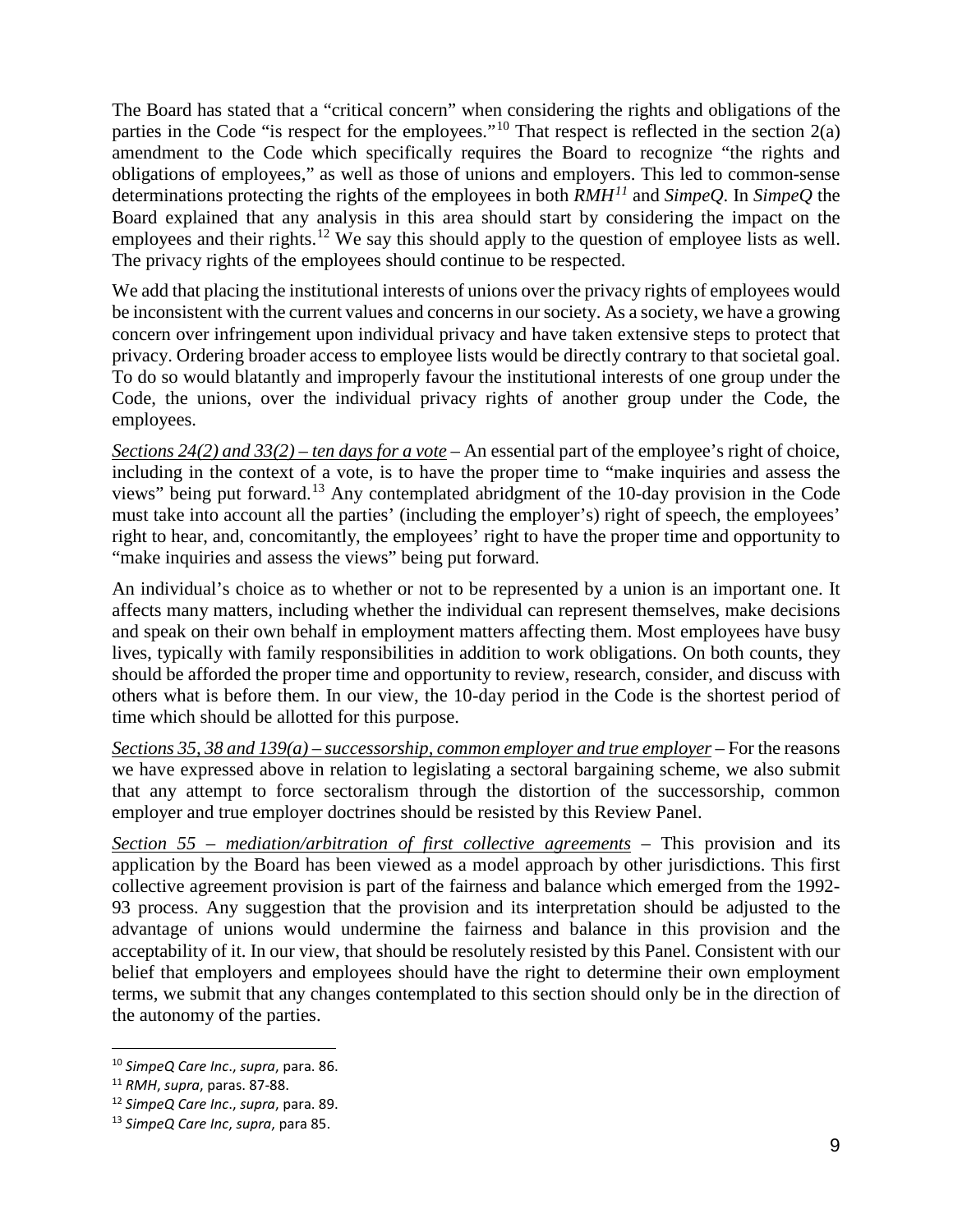*Section 68 – replacement workers* – Like others in the employer community and many neutral observers, we believe the Code's replacement worker provision is not appropriate. As Chair Weiler explained long ago, the union's right to strike is not balanced by the employer's right to lockout; rather it is balanced by the employer's right to continue to operate during a labour dispute. Section 68 of the Code wrongly impinges on the right to continue operations in the face of a strike.

Having said that, the restriction on replacement workers in section 68 does provide a fair counterbalance to the restrictions on picketing in Part V of the Code. In that regard, you may hear from the union community that they feel the picketing provisions of the Code are too restrictive. They are restrictive, but the restrictions were brought about piece-by-piece as a result of hard-earned experience in which the workplaces and workforces of BC were unduly harmed under previous picketing provisions. The classic example of this is from the forest industry. Previous picketing provisions allowed a striking union to picket the entire operations of the employer. For the integrated forest companies, which dominated both the industry and the economy of the province at the time, this meant that striking sawmill workers could also picket the non-struck pulp mills, and striking pulp workers could picket the non-struck sawmills. This proved harmful not just to the employers but also to the non-striking workers and the economy of the province itself. Restricting picketing to sites where the striking employees actually worked was necessary.

The current picketing provisions in the Code are the very sort of legislated scheme expressly allowed by the Supreme Court of Canada in *Pepsi.*[14](#page-9-0) Further, in the BC Code they are uniquely balanced by the most restrictive replacement worker provision in Canada, if not in all Wagner Act labour codes. To be fair and balanced, any amendment of the Code's current picketing provisions would also require the removal of the replacement worker provision.

*Section 72 – essential services* – The essential services provisions in the Code were originally codesigned, interpreted, and applied by Chair Weiler. They are fair and balanced and would meet any Charter challenge in that regard.

Chair Weiler has been cited with approval by the Supreme Court of Canada many times in labour relations and constitutional matters. There is a needed balance in section 72 of the Code between union strike and picketing rights and the public interest in the right of healthcare patients, certain students, and others needing essential services in respect to their health, safety, or welfare.

The recent Supreme Court of Canada decision in the *Saskatchewan Federation of Labour* case is clearly distinguishable. It is difficult to see how the government in Saskatchewan would have thought that the essential services legislation they devised was fair and balanced or would meet Charter scrutiny. That is not the case with section 72 of the Code. As a result, in our view section 72 of the Code should remain as it is.

Part 8 - arbitration - Strong arguments could be made for reform of the arbitration provisions in the Code. Such reform could include: specific timelines instead of the process in section 91; removing the endless and costly jurisdictional difficulties regarding sections 99 and 100 of the Code; and making section 104 a truly expedited process in practice.

*Section 115 – appointments to the board* – It is important that the appointments to the Board be balanced. Currently there are four adjudicators at the Board from the union community and two from the employer community. That is inappropriate and needs to be remedied.

<span id="page-9-0"></span> <sup>14</sup> *R.W.D.S.U., Local 558 v. Pepsi-Cola Canada Beverages (West) Ltd*., 2002 SCC 8, paras. 16,85-86 and 107.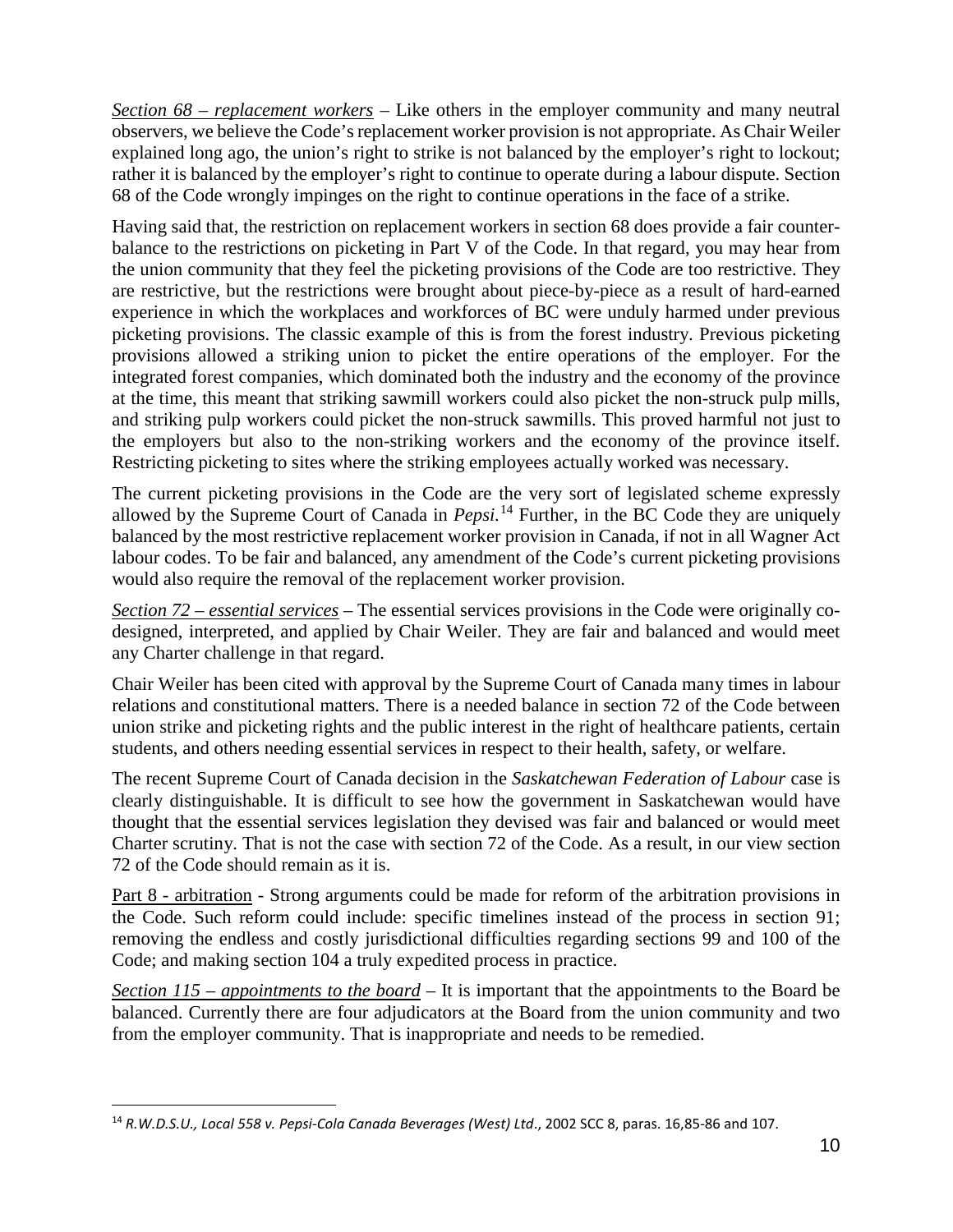As well, the appointments must be individuals who are knowledgeable, experienced, and have the confidence of the community. The Board has recently lost two experienced adjudicators. The employer community needs to be confident that the Vice-Chairs appointed to replace these individuals are knowledgeable and experienced in Code matters and will be fair and balanced when adjudicating.

Section 115 also provides for the appointment of Members. We are not in support of the appointment of Members. The Board has successfully reformed its procedures and decisionmaking to comply with the timelines regulation requiring that matters before the Board be resolved or decided with 180 days. Adding the calendars of two more individuals as Members to this tight timeframe would be impractical.

Further, if Members are to be reintroduced into the Labour Board's proceedings, then they should represent not just two of the constituencies in the Code, but all three. Section 2(a) recognizes that the Code deals with the rights and obligations of *employees*, as well as employers and unions. This was a necessary and welcome revision to the Code in 2002 as the practice of labour relations had become too closed and captive to solely the interests of unions and employers. It is important to recognize that labour relations is not just about unions and their relations with employers; in fact, as we have seen, the fundamental premise of the Code is *employee* choice.

If panels at the Board are to include Members they must include Members representing employee interests as well as Members representing unions and employers. However, this would produce a four-person panel and that is simply not workable.

It is telling that only rarely do parties in labour relations arbitrations choose to use "wingers" at arbitration. It is too expensive and cumbersome, with arbitration already being too costly and full of delay, contrary to its roots and original thrust to be less formal, quicker, and more practical than formal litigation. On this basis too, therefore, Members should not be added to the functioning, timely labour relations system at the Board.

# **CONCLUSION**

In conclusion, we respectfully submit that the Code as it is currently written has for the most part served the province well. British Columbia has enjoyed relative labour peace and economic prosperity for the past two decades as a result.

Workplaces have evolved and continue to change rapidly as technology and new generations of workers demand flexibility, choice and innovative workplaces. Any changes to the Code need to be cognizant of this change and ensure that opportunities for BC's economy to attract investment, talent and jobs are not compromised in the process.

The current Code is the result of a uniquely consultative process in 1992/93 which was supported and further advanced by the 2002 amendments.

All of this calls for circumspection and restraint on the part of the Panel.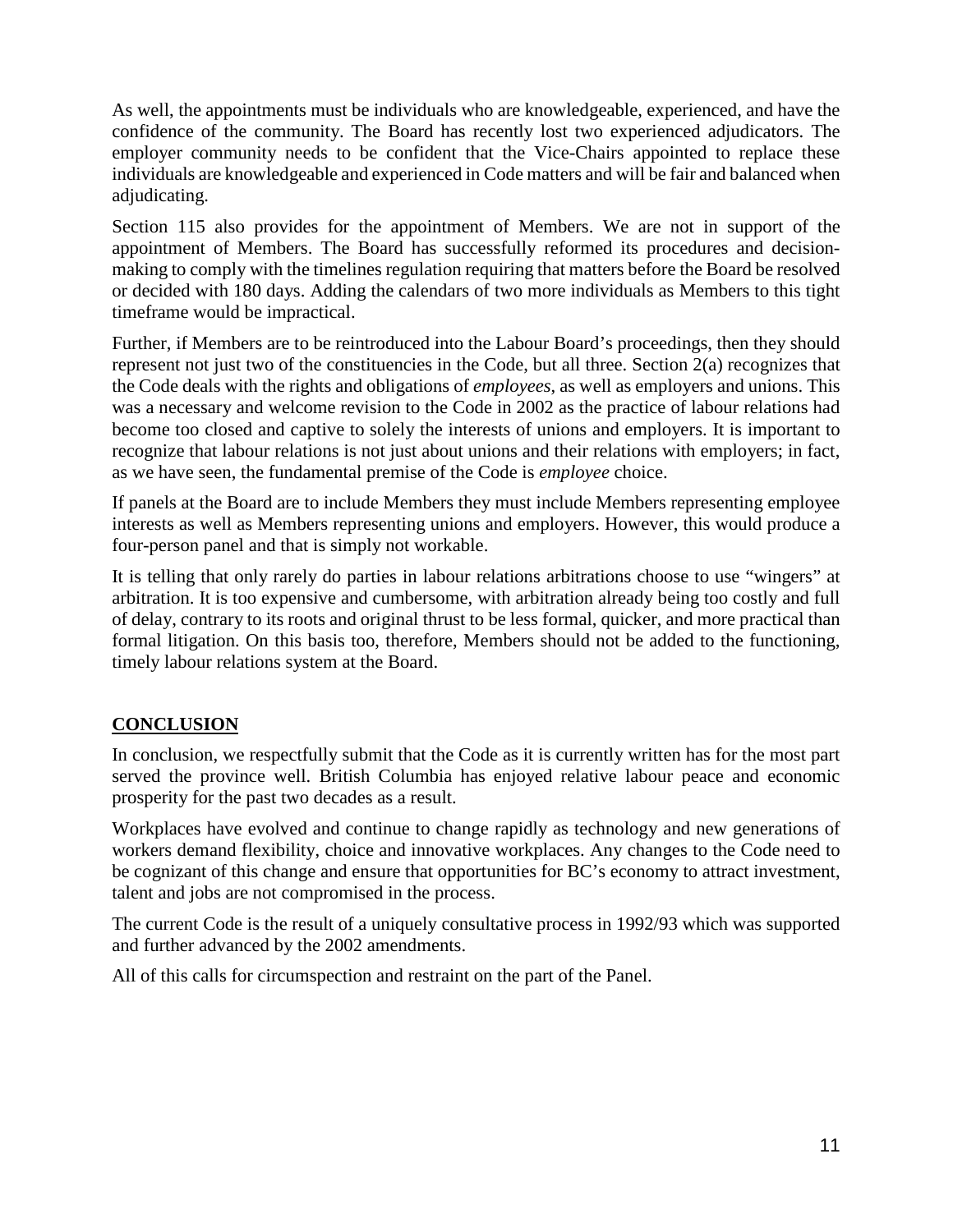# **APPENDIX**

# **ABOUT THE SIGNATORIES**

#### **BC Chamber of Commerce**

The BC Chamber is the province's largest and most broadly-based business organization driving insights to its partners, government and Chamber network. With 36,000 members hailing from every nook and cranny of the province, the BC Chamber knows what's on BC's mind.

#### **BC Hotels Association**

The British Columbia Hotel Association is the advocate and spokesperson for the interests of the Hotel Industry throughout British Columbia.

The BCHA has over 600 hotel members and 200 associate members, representing an industry with revenue in excess of \$3.2 billion, 80,000 rooms and more than 60,000 employees. We are a significant component of BC's \$13.8 billion tourism trade and have members in almost every community throughout BC.

#### **Canadian Federation of Independent Businesses**

CFIB is Canada's largest association of small- and medium-sized businesses with 109,000 members across every sector and region, including 10,000 in B.C.

#### **Canadian Franchise Association**

The Canadian Franchise Association (CFA) helps everyday Canadians realize the dream of building their own business through the power of franchising. CFA advocates on issues that impact this dream on behalf of more than 700 corporate members and over 40,000 franchisees from many of Canada's best-known and emerging franchise brands. Beyond its role as the voice of the franchise industry, CFA strengthens and develops franchising by delivering best-practice education and creating rewarding connections between Canadians and the opportunities in franchising. Founded in 1967, CFA consistently advances and supports the franchise community, and is the essential resource for information, insight, and expertise through its award-winning education, events, services, and websites: [www.cfa.ca](http://www.cfa.ca/) and [FranchiseCanada.online.](http://franchisecanada.online/)

#### **Canadian Home Builders Association**

CHBA BC is the provincial voice of the residential construction industry in British Columbia representing more than 2,000 member companies through an affiliated network of nine local home building associations located throughout the province. The industry contributes over \$23.1 billion in investment value to British Columbia's economy creating 158,000 jobs in new home construction, renovation, and repair - one of the largest employers in British Columbia.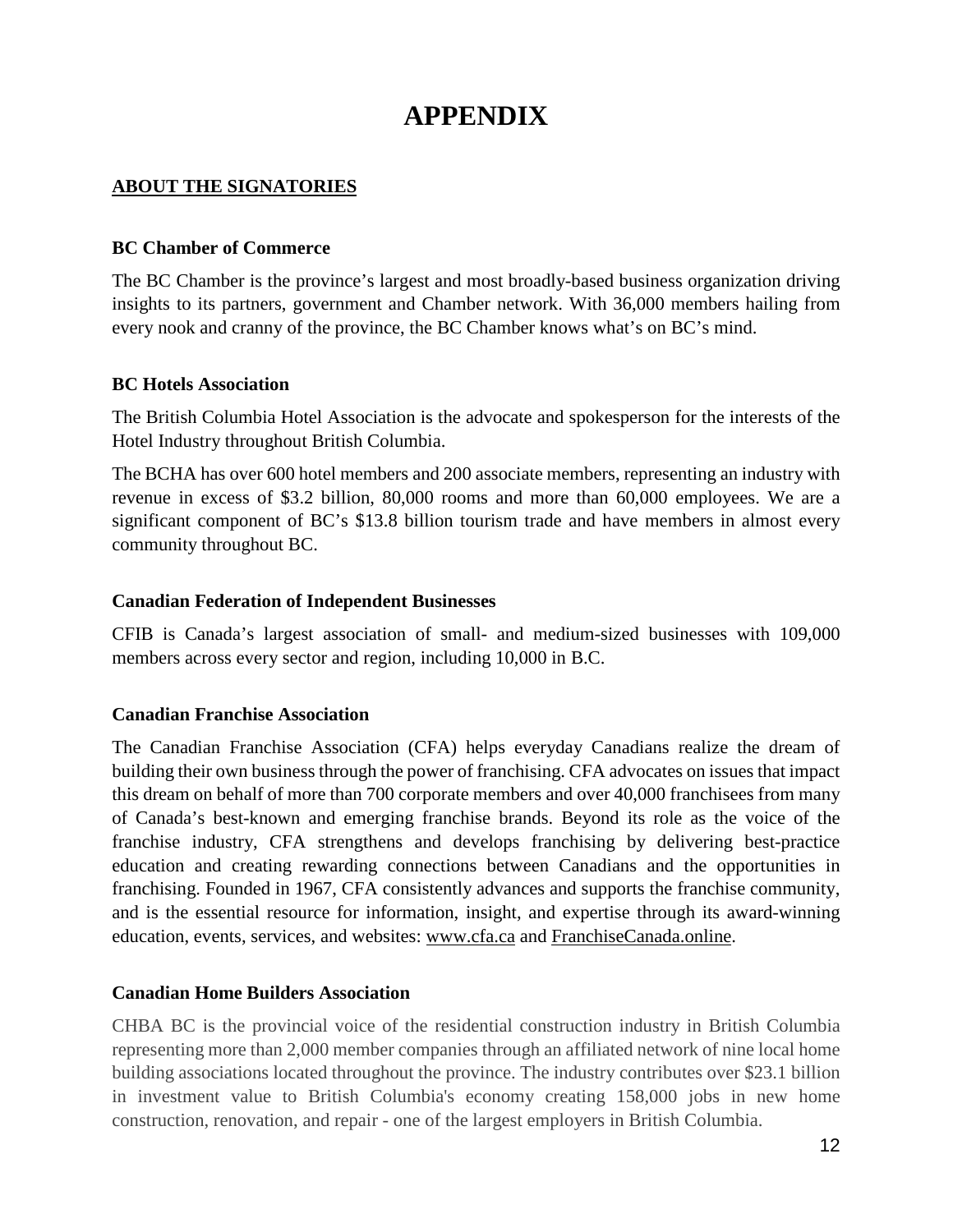#### **Canadian Manufacturers & Exporters**

Canadian Manufacturers & Exporters (CME) is the country's leading trade and industry association serving as the voice of 2,500 manufacturers directly and thousands more through our expanded network of the Canadian Manufacturing Coalition. Since 1871, we have been focused on growing Canada's manufacturers and exporters and we are member-driven and supported. CME has offices, representation and members from coast to coast.

#### **Greater Vancouver Board of Trade**

Since its inception in 1887, the Greater Vancouver Board of Trade has been recognized as Pacific Canada's leading business association, engaging members to impact public policy at all levels of government and to succeed and prosper in the global economy. With a Membership whose employees comprise one-third of B.C.'s workforce, we are the largest business association between Victoria and Toronto. We leverage this collective strength, facilitating networking opportunities, and providing professional development through four unique Signature Programs. In addition, we operate one of the largest events programs in the country, providing a platform for national and international thought leaders to enlighten B.C.'s business leaders.

#### **The Independent Contractors and Businesses Association**

The ICBA has been a leading voice in the construction industry for over 42 years, representing more than 2,000 members and clients who collectively employ over 50,000 workers. Since its inception, ICBA has been a strong advocate for balanced public policy for British Columbia workplaces, responsible resource development, and a growing and vibrant economy for the benefit of all British Columbians. ICBA believes strongly in building a skilled workforce and is a leading sponsor of apprentices in BC with more than 1,200 sponsored apprentices currently in 24 trades.

# **New Car Dealers Association**

The NCDA, formerly known as the British Columbia Automobile Dealers Association, was established in 1995 as the industry association representing new car and truck dealers in BC. The NCDA's primary purpose is to advocate on behalf of the new car and truck dealers with respect to legal, environmental, consumer and government issues associated with new and used vehicle sales, parts and service in BC. The NCDA owns and operates the Vancouver International Auto Show, the most attended consumer show in Western Canada. The NCDA has 389 member dealerships doing business in 55 communities throughout BC, representing approximately 97 percent of the new car dealers in the province. BCs New Car Dealers support 30,000 family supporting jobs and generate over \$16 Billion in retail sales, almost 20 percent of all retail sales in BC.